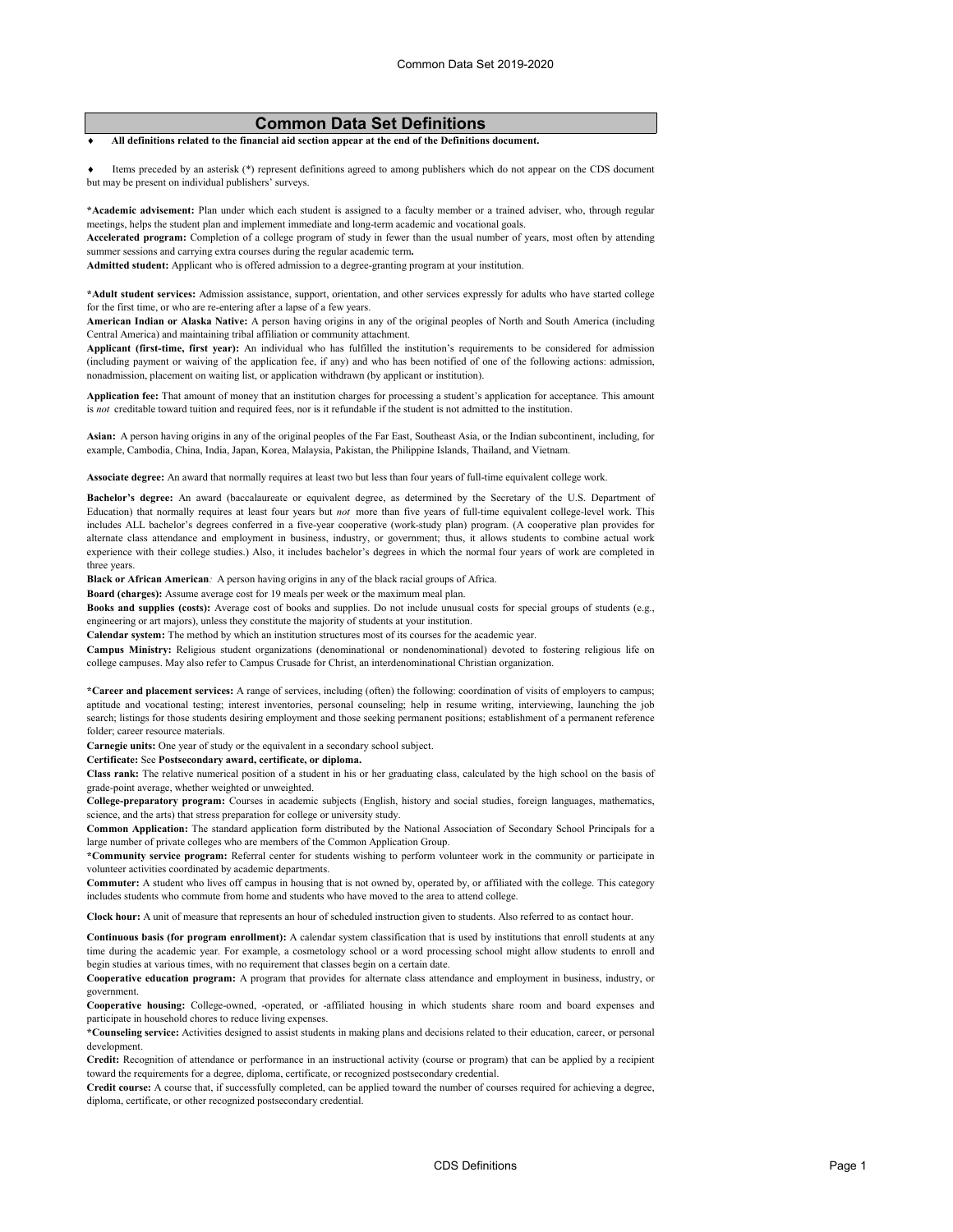**Credit hour:** A unit of measure representing an hour (50 minutes) of instruction over a 15-week period in a semester or trimester system or a 10-week period in a quarter system. It is applied toward the total number of hours needed for completing the requirements of a degree, diploma, certificate, or recognized postsecondary credential.

**Cross-registration:** A system whereby students enrolled at one institution may take courses at another institution without having to apply to the second institution.

**Deferred admission:** The practice of permitting admitted students to postpone enrollment, usually for a period of one academic term or one year.

**Degree:** An award conferred by a college, university, or other postsecondary education institution as official recognition for the successful completion of a program of studies.

**Degree-seeking students:** Students enrolled in courses for credit who are recognized by the institution as seeking a degree or recognized postsecondary credential. At the undergraduate level, this is intended to include students enrolled in vocational or occupational programs.

**Differs by program (calendar system):** A calendar system classification that is used by institutions that have occupational/vocational programs of varying length. These schools may enroll students at specific times depending on the program desired. For example, a school might offer a two-month program in January, March, May, September, and November; and a three-month program in January, April, and October.

**Diploma:** See **Postsecondary award, certificate, or diploma.**

**Distance learning:** An option for earning course credit at off-campus locations via cable television, internet, satellite classes, videotapes, correspondence courses, or other means.

**Doctor's degree-research/scholarship**: A Ph.D. or other doctor's degree that requires advanced work beyond the master's level, including the preparation and defense of a dissertation based on original research, or the planning and execution of an original project demonstrating substantial artistic or scholarly achievement. Some examples of this type of degree may include Ed.D., D.M.A., D.B.A., D.Sc., D.A., or D.M, and others, as designated by the awarding institution.

**Doctor's degree-professional practice**: A doctor's degree that is conferred upon completion of a program providing the knowledge and skills for the recognition, credential, or license required for professional practice. The degree is awarded after a period of study such that the total time to the degree, including both pre-professional and professional preparation, equals at least six full-time equivalent academic years. Some of these degrees were formerly classified as "first-professional" and may include: Chiropractic (D.C. or D.C.M.); Dentistry (D.D.S. or D.M.D.); Law (L.L.B. or J.D.); Medicine (M.D.); Optometry (O.D.); Osteopathic Medicine (D.O); Pharmacy (Pharm.D.); Podiatry (D.P.M., Pod.D., D.P.); or, Veterinary Medicine (D.V.M.), and others, as designated by the awarding institution.

**Doctor's degree-other**: A doctor's degree that does not meet the definition of a doctor's degree - research/scholarship or a doctor's degree - professional practice.

**Double major:** Program in which students may complete two undergraduate programs of study simultaneously.

**Dual enrollment:** A program through which high school students may enroll in college courses while still enrolled in high school. Students are not required to apply for admission to the college in order to participate.

**Early action plan:** An admission plan that allows students to apply and be notified of an admission decision well in advance of the regular notification dates. If admitted, the candidate is not committed to enroll; the student may reply to the offer under the college's regular reply policy.

**Early admission:** A policy under which students who have not completed high school are admitted and enroll full time in college, usually after completion of their junior year.

**Early decision plan:** A plan that permits students to apply and be notified of an admission decision (and financial aid offer if applicable) well in advance of the regular notification date. Applicants agree to accept an offer of admission and, if admitted, to withdraw their applications from other colleges. There are three possible decisions for early decision applicants: admitted, denied, or not admitted but forwarded for consideration with the regular applicant pool, without prejudice.

**English as a Second Language (ESL):** A course of study designed specifically for students whose native language is not English.

**Exchange student program-domestic:** Any arrangement between a student and a college that permits study for a semester or more at another college **in the United States** without extending the amount of time required for a degree. **See also Study abroad**.

**External degree program:** A program of study in which students earn credits toward a degree through independent study, college courses, proficiency examinations, and personal experience. External degree programs require minimal or no classroom attendance.

**Extracurricular activities (as admission factor):** Special consideration in the admissions process given for participation in both school and nonschool-related activities of interest to the college, such as clubs, hobbies, student government, athletics, performing arts, etc.

**First-time student:** A student attending any institution for the first time at the level enrolled. Includes students enrolled in the fall term who attended a postsecondary institution for the first time at the same level in the prior summer term. Also includes students who entered with advanced standing (college credit earned before graduation from high school).

**First-time, first-year (freshman) student:** A student attending any institution for the first time at the undergraduate level. Includes students enrolled in the fall term who attended college for the first time in the prior summer term. Also includes students who entered with advanced standing (college credits earned before graduation from high school).

**First-year student:** A student who has completed less than the equivalent of 1 full year of undergraduate work; that is, less than 30 semester hours (in a 120-hour degree program) or less than 900 clock hours.

**Freshman:** A first-year undergraduate student.

**\*Freshman/new student orientation:** Orientation addressing the academic, social, emotional, and intellectual issues involved in beginning college. May be a few hours or a few days in length; at some colleges, there is a fee.

**Full-time student (undergraduate):** A student enrolled for 12 or more semester credits, 12 or more quarter credits, or 24 or more clock hours a week each term.

**Geographical residence (as admission factor):** Special consideration in the admission process given to students from a particular region, state, or country of residence.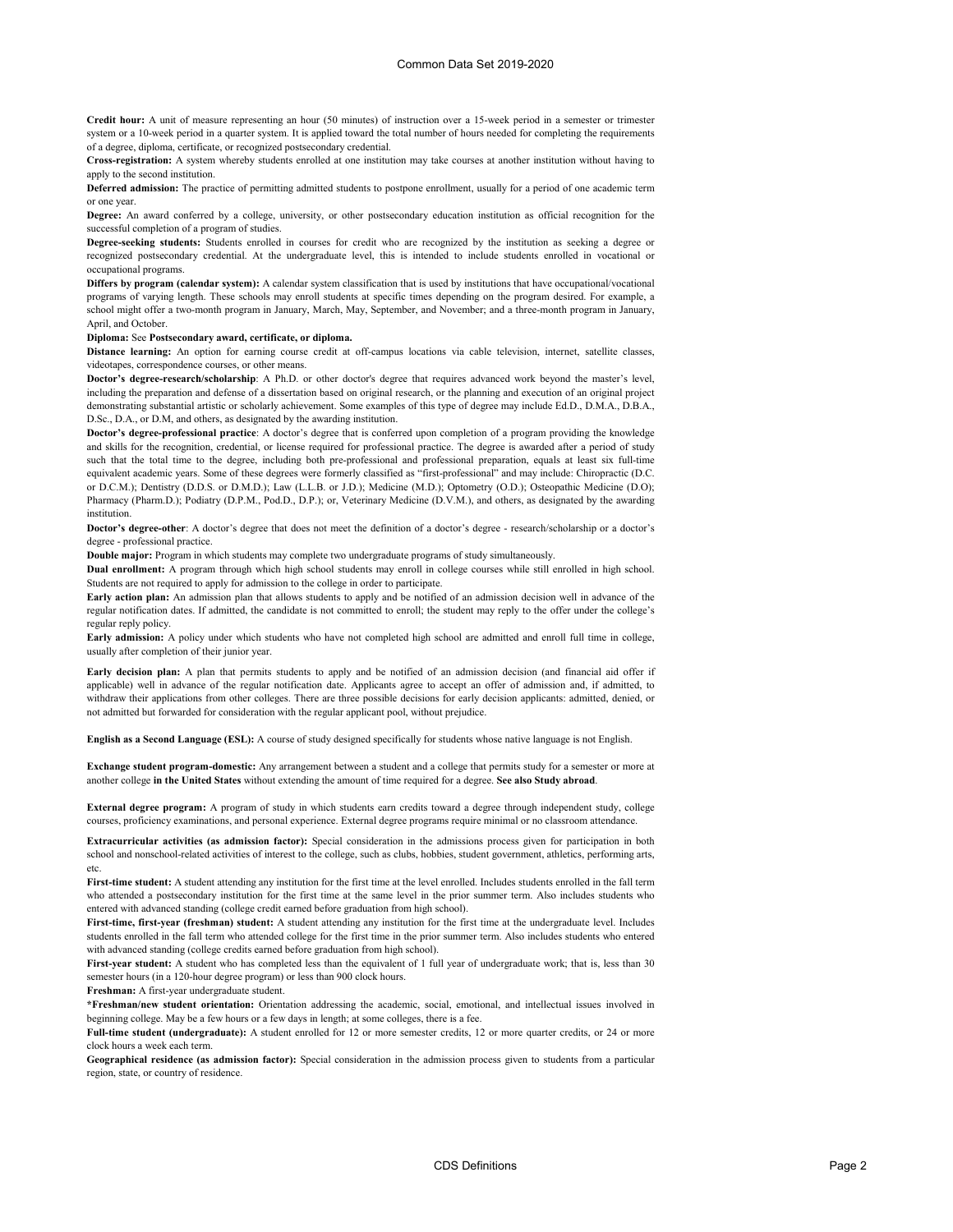**Grade-point average (academic high school GPA):** The sum of grade points a student has earned in secondary school divided by the number of courses taken. The most common system of assigning numbers to grades counts four points for an A, three points for a B, two points for a C, one point for a D, and no points for an E or F. Unweighted GPA's assign the same weight to each course. Weighting gives students additional points for their grades in advanced or honors courses.

**Graduate student:** A student who holds a bachelor's or equivalent, and is taking courses at the post-baccalaureate level.

**\*Health services:** Free or low cost on-campus primary and preventive health care available to students.

**High school diploma or recognized equivalent:** A document certifying the successful completion of a prescribed secondary school program of studies, or the attainment of satisfactory scores on the Tests of General Educational Development (GED), or another statespecified examination.

**Hispanic or Latino:** A person of Mexican, Puerto Rican, Cuban, South or Central American, or other Spanish culture or origin, regardless of race.

**Honors program:** Any special program for very able students offering the opportunity for educational enrichment, independent study, acceleration, or some combination of these.

**Independent study:** Academic work chosen or designed by the student with the approval of the department concerned, under an instructor's supervision, and usually undertaken outside of the regular classroom structure.

**In-state tuition:** The tuition charged by institutions to those students who meet the state's or institution's residency requirements.

#### **International student:** See **Nonresident alien.**

**International student group:** Student groups that facilitate cultural dialogue, support a diverse campus, assist international students in acclimation and creating a social network.

**Internship:** Any short-term, supervised work experience usually related to a student's major field, for which the student earns academic credit. The work can be full- or part-time, on- or off-campus, paid or unpaid.

**\*Learning center:** Center offering assistance through tutors, workshops, computer programs, or audiovisual equipment in reading, writing, math, and skills such as taking notes, managing time, taking tests.

### **\*Legal services:** Free or low cost legal advice for a range of issues (personal and other).

**Liberal arts/career combination:** Program in which a student earns undergraduate degrees in two separate fields, one in a liberal arts major and the other in a professional or specialized major, whether on campus or through cross-registration.

**Master's degree**: An award that requires the successful completion of a program of study of generally one or two full-time equivalent academic years of work beyond the bachelor's degree. Some of these degrees, such as those in Theology (M.Div., M.H.L./Rav) that were formerly classified as "first-professional", may require more than two full-time equivalent academic years of work.

**Minority affiliation (as admission factor):** Special consideration in the admission process for members of designated racial/ethnic minority groups.

**\*Minority student center:** Center with programs, activities, and/or services intended to enhance the college experience of students of color.

**Model United Nations:** A simulation activity focusing on conflict resolution, globalization, and diplomacy. Assuming roles as foreign ambassadors and "delegates," students conduct research, engage in debate, draft resolutions, and may participate in a national Model UN conference.

**Native Hawaiian or Other Pacific Islander:** A person having origins in any of the original peoples of Hawaii, Guam, Samoa, or other Pacific Islands.

**Nonresident alien:** A person who is not a citizen or national of the United States and who is in this country on a visa or temporary basis and does not have the right to remain indefinitely.

**\*On-campus day care:** Licensed day care for students' children (usually age 3 and up); usually for a fee.

**Open admission:** Admission policy under which virtually all secondary school graduates or students with GED equivalency diplomas are admitted without regard to academic record, test scores, or other qualifications.

**Other expenses (costs):** Include average costs for clothing, laundry, entertainment, medical (if not a required fee), and furnishings.

**Out-of-state tuition:** The tuition charged by institutions to those students who do not meet the institution's or state's residency requirements.

**Part-time student (undergraduate):** A student enrolled for fewer than 12 credits per semester or quarter, or fewer than 24 clock hours a week each term.

**\*Personal counseling**: One-on-one or group counseling with trained professionals for students who want to explore personal, educational, or vocational issues.

**Post-baccalaureate certificate:** An award that requires completion of an organized program of study requiring 18 credit hours beyond the bachelor's; designed for persons who have completed a baccalaureate degree but do not meet the requirements of academic degrees carrying the title of master.

**Post-master's certificate:** An award that requires completion of an organized program of study of 24 credit hours beyond the master's degree but does not meet the requirements of academic degrees at the doctoral level.

**Postsecondary award, certificate, or diploma:** Includes the following three IPEDS definitions for postsecondary awards, certificates, and diplomas of varying durations and credit/contact/clock hour requirements:

*Less Than 1 Academic Year:* Requires completion of an organized program of study at the postsecondary level (below the baccalaureate degree) in less than 1 academic year (2 semesters or 3 quarters) or in less than 900 clock hours by a student enrolled fulltime.

*At Least 1 But Less Than 2 Academic Years:* Requires completion of an organized program of study at the postsecondary level (below the baccalaureate degree) in at least 1 but less than 2 full-time equivalent academic years, or designed for completion in at least 30 but less than 60 credit hours, or in at least 900 but less than 1,800 clock hours.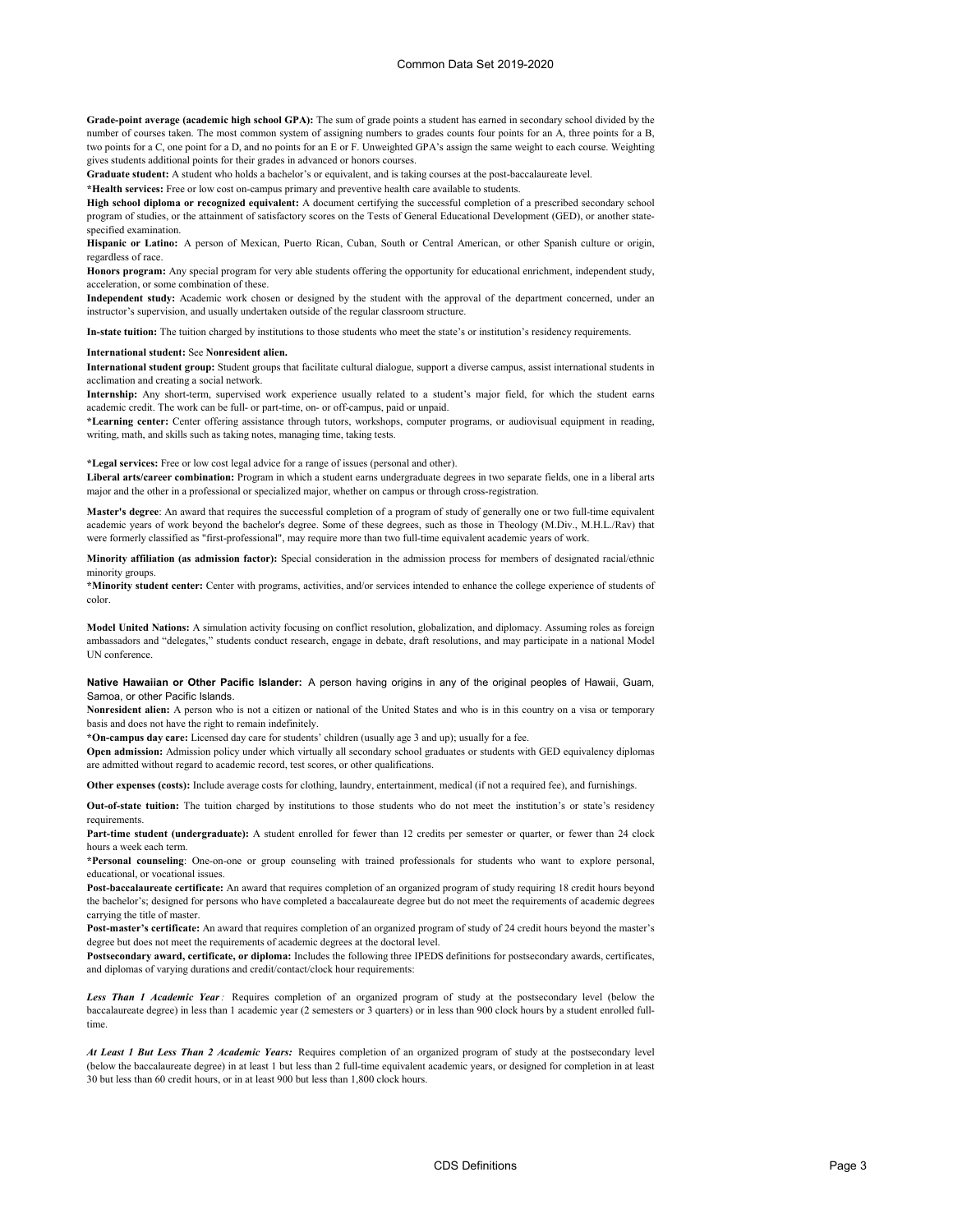*At Least 2 But Less Than 4 Academic Years:* Requires completion of an organized program of study at the postsecondary level (below the baccalaureate degree) in at least 2 but less than 4 full-time equivalent academic years, or designed for completion in at least 60 but less than 120 credit hours, or in at least 1,800 but less than 3,600 clock hours.

**Private institution:** An educational institution controlled by a private individual(s) or by a nongovernmental agency, usually supported primarily by other than public funds, and operated by other than publicly elected or appointed officials.

**Private for-profit institution:** A private institution in which the individual(s) or agency in control receives compensation, other than wages, rent, or other expenses for the assumption of risk.

**Private nonprofit institution:** A private institution in which the individual(s) or agency in control receives no compensation, other than wages, rent, or other expenses for the assumption of risk. These include both independent nonprofit schools and those affiliated with a religious organization.

### **Proprietary institution:** See **Private for-profit institution.**

**Public institution:** An educational institution whose programs and activities are operated by publicly elected or appointed school officials, and which is supported primarily by public funds.

**Quarter calendar system:** A calendar system in which the academic year consists of three sessions called quarters of about 12 weeks each. The range may be from 10 to 15 weeks. There may be an additional quarter in the summer.

**Race/ethnicity:** Category used to describe groups to which individuals belong, identify with, or belong in the eyes of the community. The categories do not denote scientific definitions of anthropological origins. A person may be counted in only one group.

**Race/ethnicity unknown:** Category used to classify students or employees whose race/ethnicity is not known and whom institutions are unable to place in one of the specified racial/ethnic categories.

**Recognized Postsecondary Credential:** Includes both Title IV eligible degrees, certificates, and other recognized postsecondary credentials. Any credential that is received after completion of a program that is eligible for Title IV federal student aid. Credentials that are awarded to recognize an individual's attainment of measurable technical or industry/occupational skills necessary to obtain employment or advance within an industry occupation. (Generally based on standards developed or endorsed by employers or industry associations).

**Religious affiliation/commitment (as admission factor):** Special consideration given in the admission process for affiliation with a certain church or faith/religion, commitment to a religious vocation, or observance of certain religious tenets/lifestyle.

**\*Religious counseling:** One-on-one or group counseling with trained professionals for students who want to explore religious problems or issues.

**\*Remedial services:** Instructional courses designed for students deficient in the general competencies necessary for a regular postsecondary curriculum and educational setting.

**Required fees:** Fixed sum charged to students for items not covered by tuition and required of such a large proportion of all students that the student who does NOT pay is the exception. Do not include application fees or optional fees such as lab fees or parking fees.

**Resident alien or other eligible non-citizen:** A person who is not a citizen or national of the United States and who has been admitted as a legal immigrant for the purpose of obtaining permanent resident alien status (and who holds either an alien registration card [Form I-551 or I-151], a Temporary Resident Card [Form I-688], or an Arrival-Departure Record [Form I-94] with a notation that conveys legal immigrant status, such as Section 207 Refugee, Section 208 Asylee, Conditional Entrant Parolee or Cuban-Haitian).

**Room and board (charges)—on campus:** Assume double occupancy in institutional housing and 19 meals per week (or maximum meal plan).

**Secondary school record (as admission factor):** Information maintained by the secondary school that may include such things as the student's high school transcript, class rank, GPA, and teacher and counselor recommendations.

**Semester calendar system:** A calendar system that consists of two semesters during the academic year with about 16 weeks for each semester of instruction. There may be an additional summer session.

**Student-designed major:** A program of study based on individual interests, designed with the assistance of an adviser.

**Study abroad:** Any arrangement by which a student completes part of the college program studying in another country. Can be at a campus abroad or through a cooperative agreement with some other U.S. college or an institution of another country.

**\*Summer session:** A summer session is shorter than a regular semester and not considered part of the academic year. It is not the third term of an institution operating on a trimester system or the fourth term of an institution operating on a quarter calendar system. The institution may have 2 or more sessions occurring in the summer months. Some schools, such as vocational and beauty schools, have year-round classes with no separate summer session.

**Talent/ability (as admission factor):** Special consideration given to students with demonstrated talent/abilities in areas of interest to the institution (e.g., sports, the arts, languages, etc.).

**Teacher certification program:** Program designed to prepare students to meet the requirements for certification as teachers in elementary, middle/junior high, and secondary schools.

**Transfer applicant:** An individual who has fulfilled the institution's requirements to be considered for admission (including payment or waiving of the application fee, if any) and who has previously attended another college or university and earned college-level credit.

**Transfer student:** A student entering the institution for the first time but known to have previously attended a postsecondary institution at the same level (e.g., undergraduate). The student may transfer with or without credit.

**Transportation (costs):** Assume two round trips to student's hometown per year for students in institutional housing or daily travel to and from your institution for commuter students.

**Trimester calendar system:** An academic year consisting of 3 terms of about 15 weeks each.

**Tuition:** Amount of money charged to students for instructional services. Tuition may be charged per term, per course, or per credit.

**\*Tutoring:** May range from one-on-one tutoring in specific subjects to tutoring in an area such as math, reading, or writing. Most tutors are college students; at some colleges, they are specially trained and certified.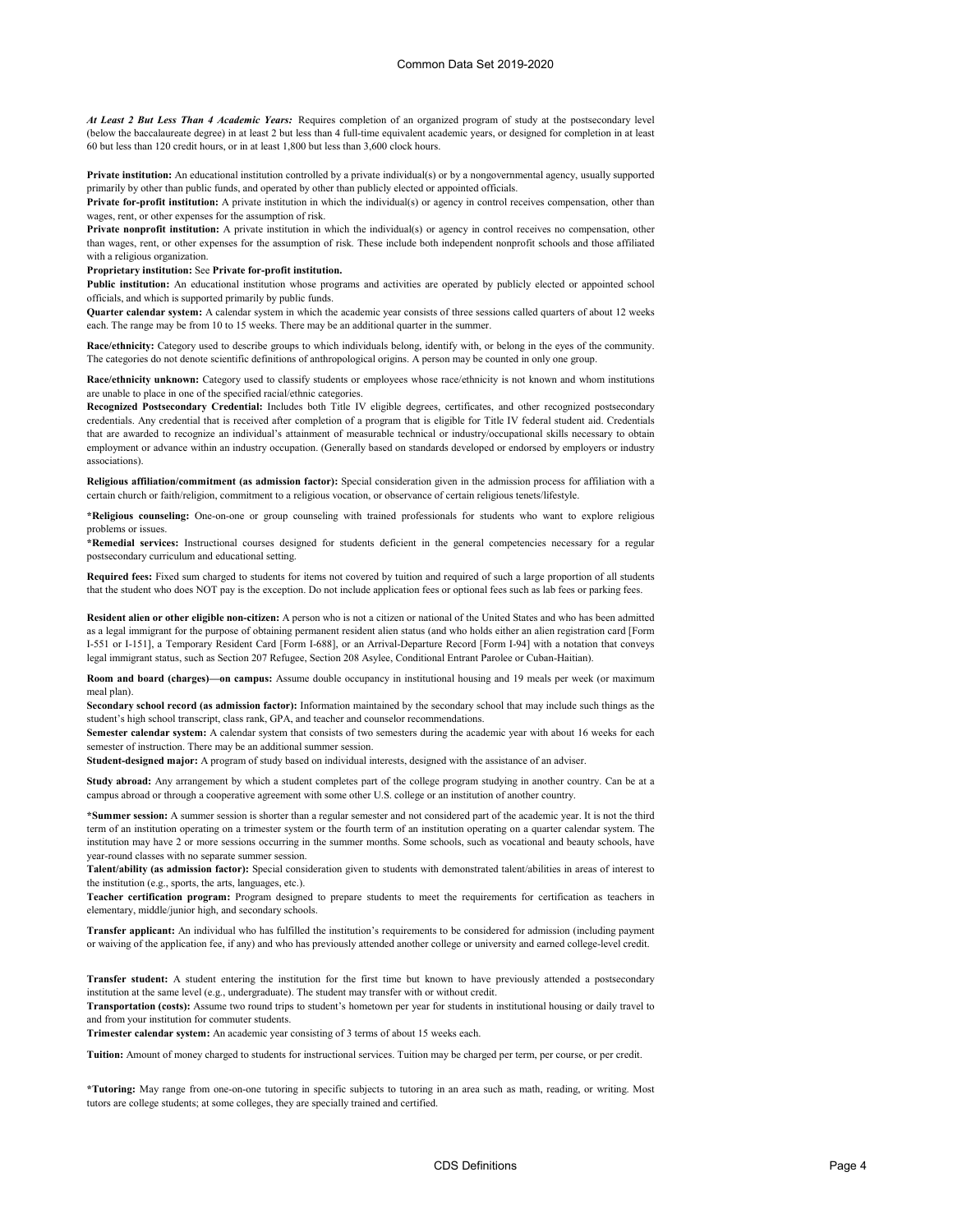**Unit:** a standard of measurement representing hours of academic instruction (e.g., semester credit, quarter credit, clock hour).

**Undergraduate:** A student enrolled in a four- or five-year bachelor's degree program, an associate degree program, or a vocational or technical program below the baccalaureate.

**\*Veteran's counseling:** Helps veterans and their dependents obtain benefits for their selected program and provides certifications to the Veteran's Administration. May also provide personal counseling on the transition from the military to a civilian life.

**\*Visually impaired:** Any person whose sight loss is not correctable and is sufficiently severe as to adversely affect educational performance.

**Volunteer work (as admission factor):** Special consideration given to students for activity done on a volunteer basis (e.g., tutoring, hospital care, working with the elderly or disabled) as a service to the community or the public in general.

Wait list: List of students who meet the admission requirements but will only be offered a place in the class if space becomes available.

**Weekend college:** A program that allows students to take a complete course of study and attend classes only on weekends.

**White:** A person having origins in any of the original peoples of Europe, the Middle East, or North Africa.

**\*Women's center:** Center with programs, academic activities, and/or services intended to promote an understanding of the evolving roles of women.

**Work experience (as admission factor):** Special consideration given to students who have been employed prior to application, whether for relevance to major, demonstration of employment-related skills, or as explanation of student's academic and extracurricular record.

# **Financial Aid Definitions**

**External scholarships and grants:** Scholarships and grants received from outside (private) sources that students bring with them (e.g., Kiwanis, National Merit scholarships). The institution may process paperwork to receive the dollars, but it has no role in determining the recipient or the dollar amount awarded.

**Financial aid applicant:** Any applicant who submits **any one of** the institutionally required financial aid applications/forms, such as the FAFSA.

**Indebtedness:** Aggregate dollar amount borrowed through any loan program (federal, state, subsidized, unsubsidized, private, etc.; excluding parent loans) while the student was enrolled at an institution. Student loans co-signed by a parent are assumed to be the responsibility of the student and **should** be included.

**Institutional scholarships and grants**: Endowed scholarships, annual gifts and tuition funded grants for which the institution determines the recipient.

**Financial need:** As determined by your institution using the federal methodology and/or your institution's own standards.

**Need-based aid:** College-funded or college-administered award from institutional, state, federal, or other sources for which a student must have financial need to qualify. This includes both institutional and non-institutional student aid (grants, jobs, and loans).

**Need-based scholarship or grant aid:** Scholarships and grants from institutional, state, federal, or other sources for which a student must have financial need to qualify.

**Need-based self-help aid:** Loans and jobs from institutional, state, federal, or other sources for which a student must demonstrate financial need to qualify.

**Non-need-based scholarship or grant aid:** Scholarships and grants, gifts, or merit-based aid from institutional, state, federal, or other sources (including unrestricted funds or gifts and endowment income) awarded solely on the basis of academic achievement, merit, or any other non-need-based reason. When reporting questions H1 and H2, non-need-based aid that is used to meet need should be counted as need-based aid.

**Note: Suggested order of precedence for counting non-need money as need-based:**

- 1. Non-need institutional grants
- 2. Non-need tuition waivers
- 3. Non-need athletic awards
- 4. Non-need federal grants
- 5. Non-need state grants
- 6. Non-need outside grants
- 7. Non-need student loans
- 8. Non-need parent loans
- 9. Non-need work